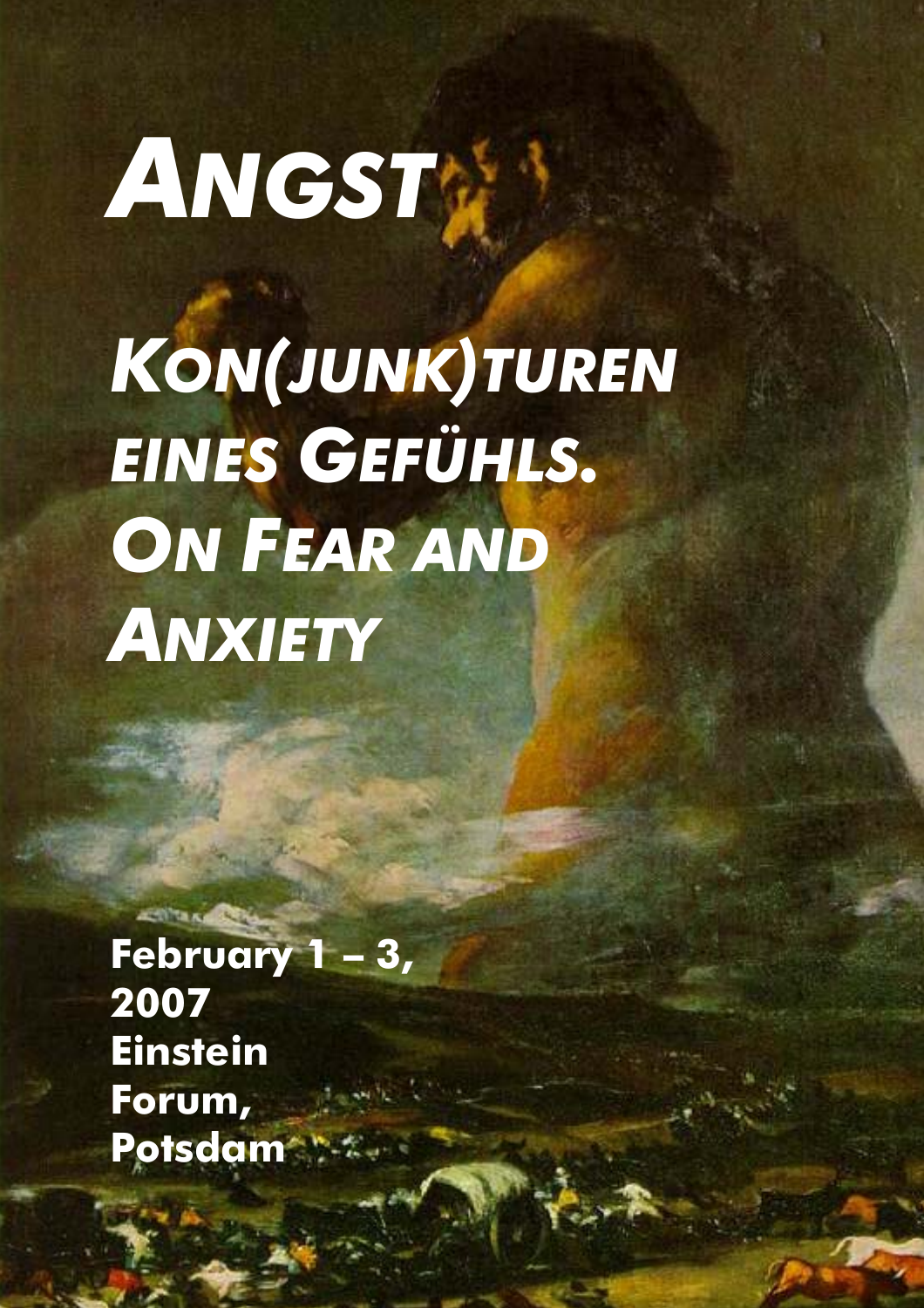*Chair: Rüdiger Zill, Potsdam* 

*With generous support from the Bundeszentrale für politische Bildung* 

# **Illustration: Francisco Goya, Colossus, 1808–1812 (Detail)**

Note about the lectures: A German title indicates that the talk will be held in German.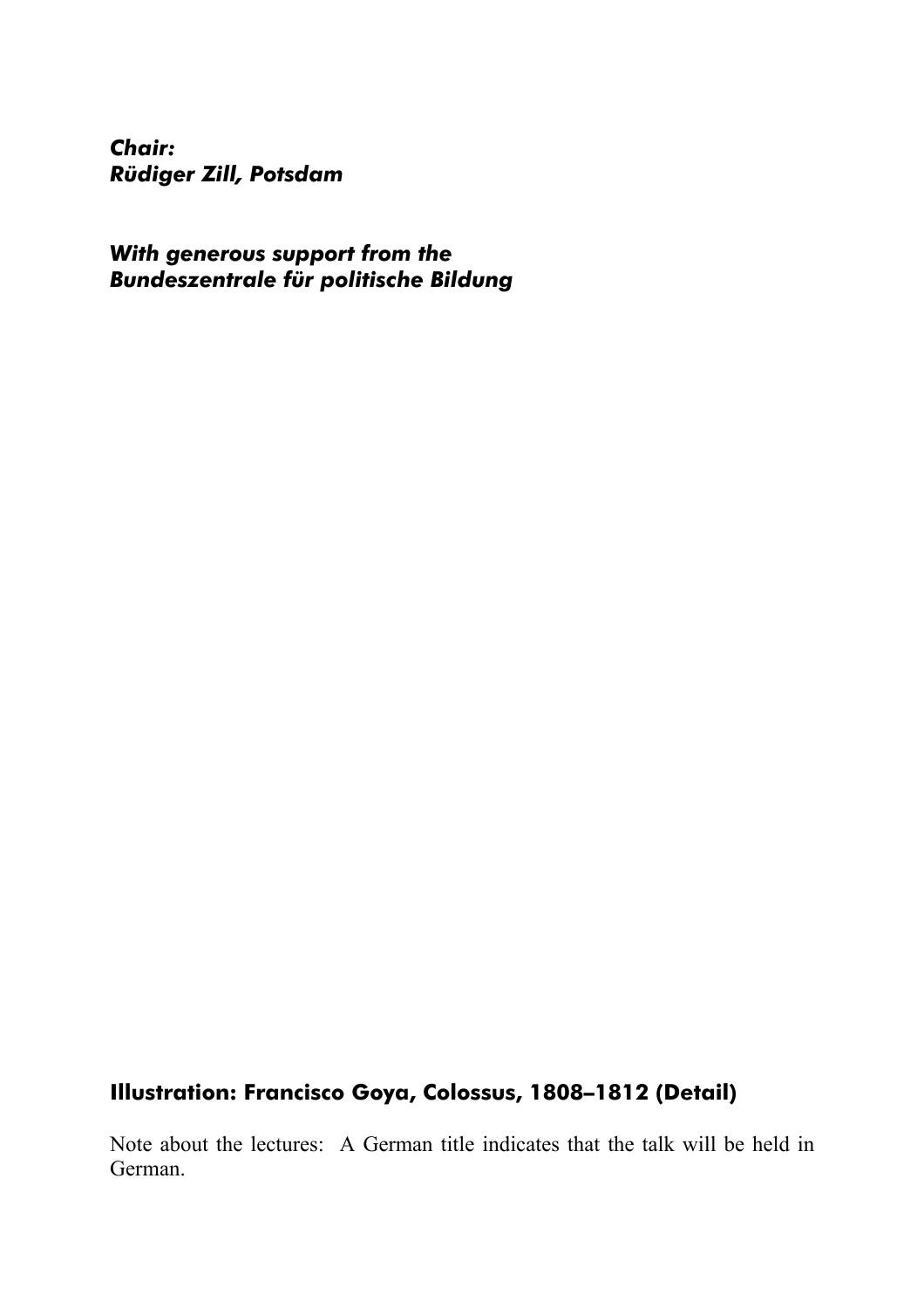During the past several years, the Einstein Forum has devoted a number of conferences to examining the meaning and structure of emotions in society. One of the questions guiding our inquiry has been whether ages and cultures possess distinctive emotional signatures with their own predominant sentiments, feelings, and passions. Were there eras shaped principally by fear or by greed, by love or by melancholy? Have cultures and societal groups tended toward a particular mood? How do the rules and norms governing what we are supposed to feel change? And how do our real feelings change? What happens to our emotions in general when an individual feeling dominates an age? Do emotional economies pass through different states of equilibrium? Can their taxonomies shift altogether?

These questions apply not only when comparing extended periods—do we control our emotions more today than in previous centuries?—but also when comparing relatively brief intervals. Does our society contain more anger and fear now in the early  $21<sup>st</sup>$  century than it did in the 1990s? Have current levels of envy and greed changed in relation to the 1980s? How have the new digital media affected emotional states? What about the visuals arts, film, literature, and music? Do particular media accompany particular emotions?

In recent years, philosophers and cultural anthropologists have given increased attention to the emotions and their variability. Scientists too have done the same, making important contributions in areas such as neuroscience. Unfortunately, however, most of the new analysis and research has remained isolated within individuals fields. The Einstein Forum decided to improve this situation by bringing together thinkers from diverse disciplines to share their insights. In December 2003, the Einstein Forum held the conference *Passion(s) in Culture(s)*, which aimed to understand the historical and societal roots of emotion. It was followed by conferences that thematized one emotion in particular: a conference on compassion (*Zivilisationsbruch mit Zuschauer*) in December 2004 and one on envy (*Evil Eyes: On Envy*) in February 2006. With the conference *Anxiety and Fear*, the Einstein Forum now wants to turn to fear and anxiety, examining their different forms and manifestations.

# *The Age of Fear?*

Judging by our language, we currently suffer from a legion of fears and anxieties. Fredd Culbertson, the creator of www.phobialist.com, has assembled a list of all the names we have to describe our fears, from Ablutophobia (fear of washing or bathing) to zoophobia (fear of animals). It appears that the many fears of the present age have necessitated the creation of an entirely new vocabulary. The suspicion that we are living in a particularly phobia-laden time is supported by the many self-help books addressing fear. Type in "anxiety" at Amazon.com and invariably the first results are fear management manuals: *Beyond Anxiety and Phobia: A Step-by-Step Guide to Lifetime Recovery*, *Dying of Embarrass-*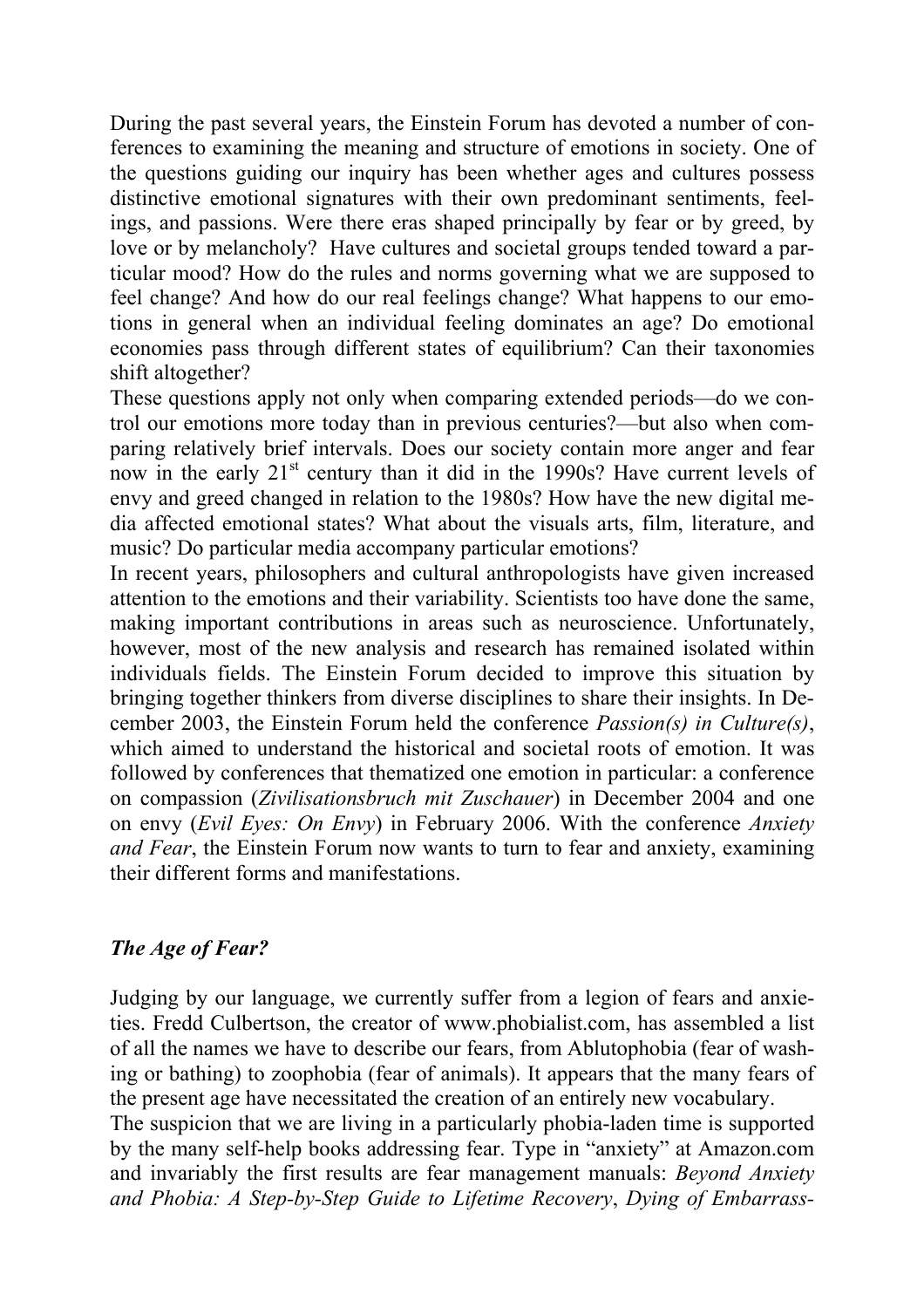*ment: Help for Social Anxiety & Phobia*, and *Mastering Your Fears and Phobias: Therapist Guide (Treatments That Work)* are just a few of the many hundred on offer. At the same, the market for anti-anxiety medication is booming, fueled no doubt by the circumstance that fear is itself a market force, whose potency remains unrivaled among the passions.

Can we conclude that people today are particularly preoccupied by fear? The German weekly newsmagazine *Focus* posed a version of this question to the historian Jean Delumeau, whose book *La peur en Occident* is regarded as the definitive history of collective fears in Europe from the  $14<sup>th</sup>$  to the  $18<sup>th</sup>$  century. Specifically, the editors at *Focus* asked, did September 11 initiate a new age of fear? "At the very least," Delumeau responded, "one can say that the terrorists responsible for 9/11 struck a deep nerve of civilization, something that had never been achieved before with a single attack of such simple means. Behind the event itself, however, lies a series of long-term developments. In earlier times, people who lived in the country were fearful, exposed as they were to all sorts of attack. The cities, which possessed a minimum of control and order, appeared to be islands of security. Today the big cities are the most dangerous."

Delumeau's adopts a rational approach. He explains fear in terms of its concrete problems and their historical shifts. But do fears always have to do with real dangers? According to Barry Glassner, our current fears are mostly ill-placed: »Why are so many fears in the air, and so many of them unfounded? Why, as crime rates plunged throughout the 1990s, did two-thirds of Americans believe they were soaring? How did it come about that by mid-decade 62 percent of us described ourselves as "truly desperate" about crime – almost twice as many as in the late [1](#page-3-0)980s, when crime rates were higher? $\kappa^1$ 

#### *Anxiety and Fear*

It is a widely-held belief that anxiety and fear refer to distinct states. Anxiety is a free-floating feeling whose object remains unknown or hard to determine, while fear always has concrete causes. Fear is always fear *of* something; anxiety can't be pinned down and in its most extreme form is just *angst*, a general feeling of dread. Even if this differentiation is not always adhered to in general language usage, it leads us nevertheless to a further question: is it fear that is increasing in our society, or is it anxiety.

At the beginning of *Dialectic of Enlightenment*, Max Horkheimer and Theodor W. Adorno write, "In the most general sense of progressive thought, the Enlightenment has always aimed at liberating men from fear and establishing their sovereignty." "But," they continue, "the fully enlightened earth radiates

<span id="page-3-0"></span> 1 Barry Glassner, *The Culture of Fear: Why Americans are Afraid of the Wrong Things*. New York 1999, p. XI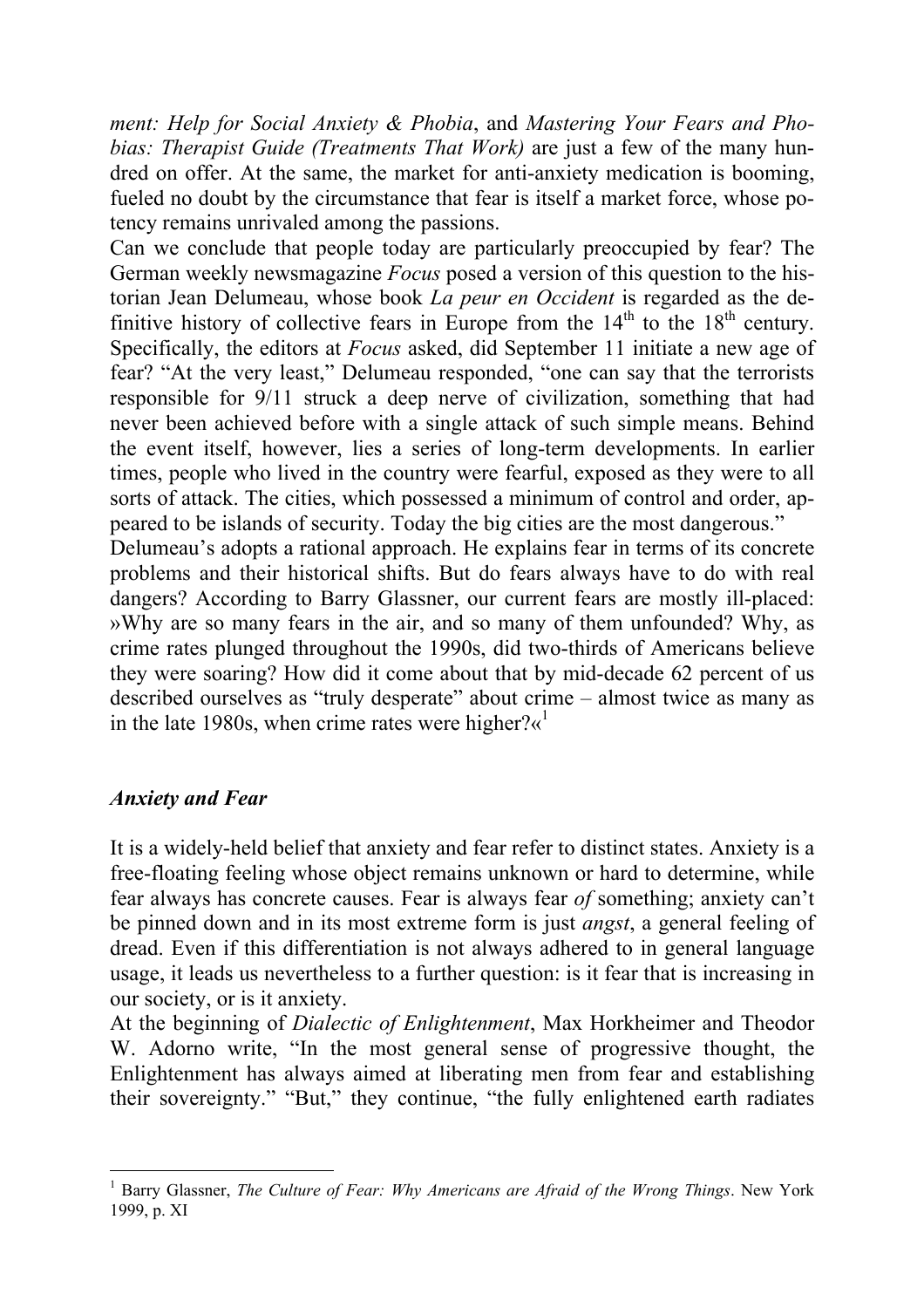disaster triumphant."<sup>[2](#page-4-0)</sup> According to Horkheimer and Adorno, our desire to conqueror fear implicates us all the more in our own demise. By trying to remove the causes of fear, we only produce means to new ones just as great as before: nuclear war, climate disasters, health risks due to genetic manipulation, and so on.

But if it is anxiety—rather than fear—that is increasing, then the situation becomes harder to grasp. Indeed, one could adopt a line of argument that runs contrary to that of Horkheimer and Adorno: paradoxically, the less reason we have to be anxious, the more anxious we become. In the past, when the infant morality rate was greater and life expectancy shorter, death was everywhere. To cope in such a world, one required a completely different psychological management of anxiety—a more effective one, perhaps?—from today. Suffering that occurs infrequently hits all the harder; the longer suffering can be postponed, the greater the chance for us to become anxious about its arrival.

But there is another issue as well: anxiety and fear have recently experienced a rehabilitation of sorts. For a long time, they were considered undesirable, the opposite of courage, and children were frequently admonished not to be "fraidycats." Today, by contrast, certain situations demand that we feel—even avow fear and anxiety.

# *Cultures of Fear*

Fear certainly has its uses. Most notably, it safeguards our survival. Not for nothing is fear a primal response anchored deep within our nervous system. Beyond that, however, fears are based on conditioning. Are the cultures of fear we experience today—fear of terror, fear of criminal violence, fear of epidemic justified and real? Or have they been artificially produced for political purposes? Are there differences between national obsessions? Do the Americans fear differently than the Europeans? How do those differences manifest themselves politically?

These questions appear in a different light when compared to other cultures of fear. In *La peur en Occident*, Jean Delumeau discovers fear of ghosts, fear of the dark, fear of plague, fear of revolt, fear of Satan, fear of foreign people and religions, fear of women, fear of witches, and fear of heretics…

The goal of the conference is to examine several exemplary instances of fear from the past, from other cultures, and from the present—and to compare them with each other. Which fears have survived, which have fallen by the wayside? Which have been intentionally produced, and how? Whom do fears serve? Can they take on a dynamic all their own?

<span id="page-4-0"></span>l 2 Theodor W. Adorno and Max Horkheimer, *The Dialectic of Enlightenment*, trans. John Cumming, New York, 1995, p. 3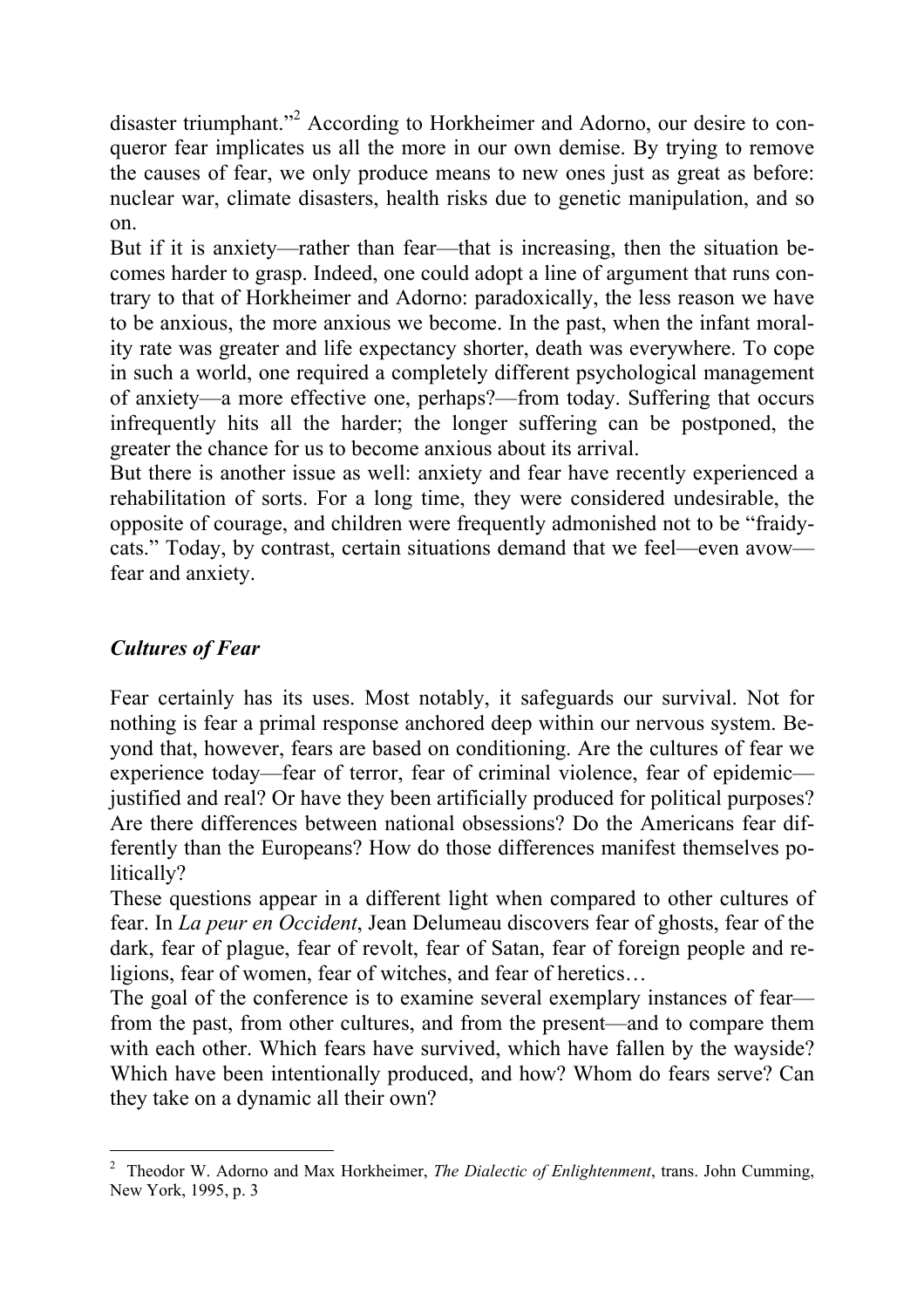# *Agent of Fear 1: Religion*

Religion is society's largest producer of fear. It also functions as its most effective manager, representing one of the few instances in which an otherwise threatening feeling acquires positive association. The fear we all should possess is "fear of the lord," an expression in which respect for our heavenly father becomes welded to respect for our biological ones. (The German *Ehrfurcht,* or reverence, may have a similar origin.)

As well, the sanctions of purgatory and hell count among the most successful imaginary places of fear. They even retain their power when examined with the tools of modern science: the  $16<sup>th</sup>$ -century Dutch physician and occultist Johannes Wier calculates in his *De praestigis daemonum* (1564) that "there are 7,409,127 demons under the command of 79 princes who answer directly to Luzifer himself." $3$ 

At the same time, however, religion tries to allay fear and remove it, promising not only hell but eternal life. "In the world ye shall have tribulation: but be of good cheer; I have overcome the world" (John 16:33). Ultimately, what religion provides is a source of solace for suffering in this life.

# *Agent of Fear 2: Fairy Tales and Myths*

 $\overline{a}$ 

Collective fears require a medium to propagate. For many years, that medium was the oral narrative, where paradigmatic fears could crystallize in traditional myths and fairytales. (According to the folklorist Lutz Röhrich, even sagas are, at root, expressions of fear.) Today there is a genre of story, known as the urban legend, in which a story is told from personal experience, though it circulates widely in many variations. One of those stories begins like this: "An acquaintance of a woman I know at work was driving on a lonely country road at night. At some point, he sees a hitchhiker and decides to stop. As the hitchhiker approaches the car, the driver glimpses a pair of brass knuckles in the stranger's hand. Frightened, he steps on the gas and takes of f—but not before hearing a thud against the car. In the next town he reaches, the man contacts the authorities. The police inspect his vehicle and notice that the rear window is broken. When they look into the car they find—to their horror—the severed hand of the hitchhiker, still holding the brass knuckles. $4$ 

<span id="page-5-0"></span><sup>3</sup> Jean Delumeau: *Angst im Abendland. Die Geschichte kollektiver Ängste im Europa des 14. bis 18. Jahrhunderts*, Reinbek bei Hamburg 1985, vol. 2, p. 381

<span id="page-5-1"></span><sup>4</sup> Rolf Wilhelm Brednich, *Die Spinne in der Yucca-Palme. Sagenhafte Geschichten von heute* (Munich, 1990), 31.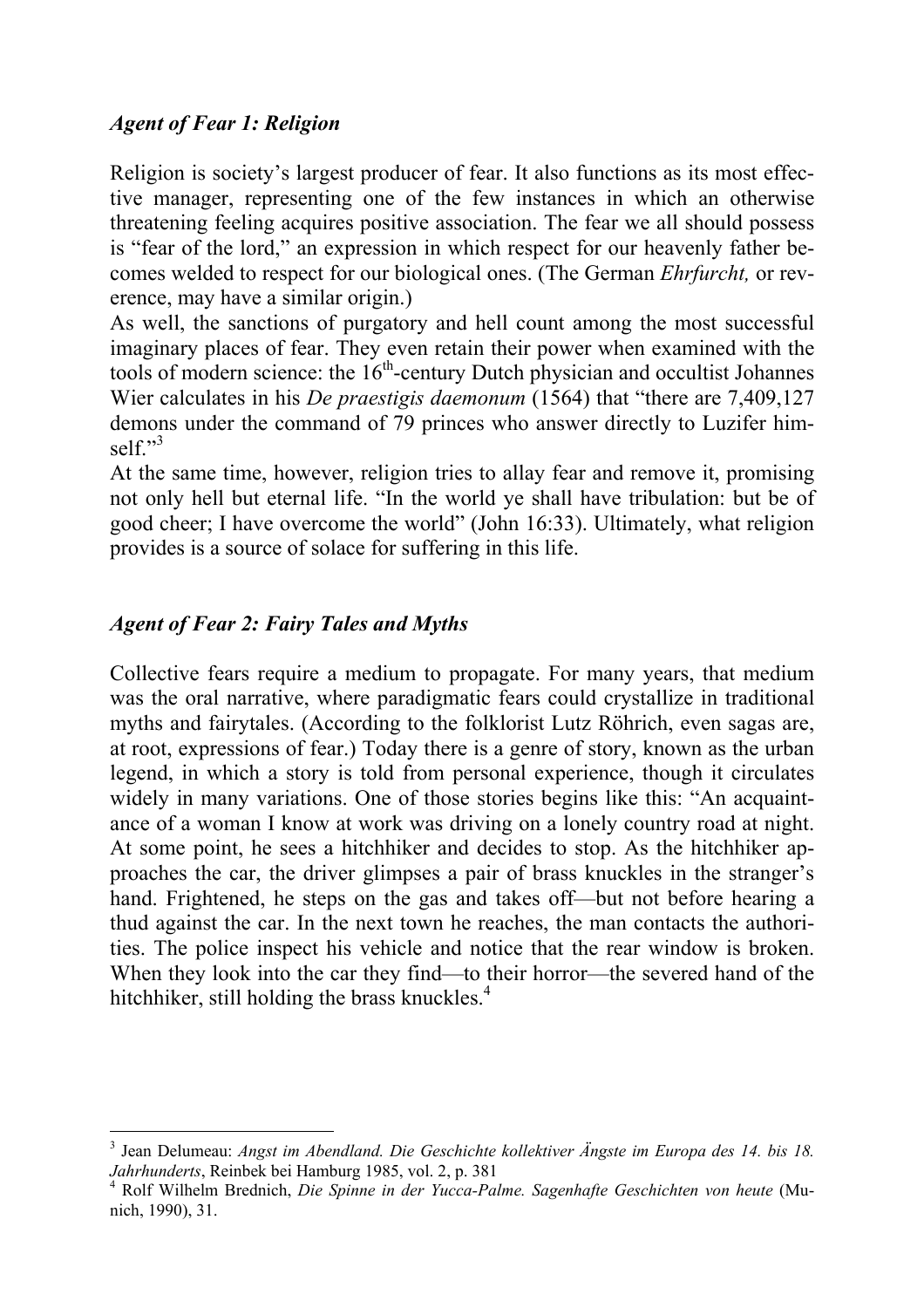#### *Agent of Fear 3: Media*

Of course, a more effective means of propagating collective fears is modern media. Is the great (and, for the most part, unfounded) fear of bird flu conceivable without television's incessant and detailed reporting on it? What fears are played on most frequently? Which have the greatest (media) impact? How do representations of fictive fears reinforce those of real ones, and vice versa?

#### *Agent of Fear 4: Film*

"Fear," Alfred Hitchcock said once, "is a feeling people like to have when they are certain of their safety. Of course they tremble, but because they are in familiar surroundings and they realize that their fear is only in their imagination, a feeling of extraordinary happiness creeps up on them. It is the happiness provided by the sweet warmth of the lamp below the shade and the soft recliner in which they sit. For me, the reader is in the same position as the moviegoer."

The interesting thing is not that fear can be associated with pleasure—something films share with roller coasters and parachuting—but the question as to which fears scary movies and catastrophe films (as well as melodramas) utilize. Which themes have survived? Which have disappeared? Why does George Cukor's 1944 *Gaslight* seem homey and outdated today? Why are certain vampire films from the silent movie era now only humorous?

#### *Agent of Fear 5: Politics*

-

The role played by fear in politics has been frequently demonstrated and widely discussed; it is even thematized by politicians themselves. "Terrorism," former vice-president of the United States Al Gore writes, "is the ultimate misuse of fear for political ends. Indeed, its specific goal is to distort the political reality of a nation by creating fear in the general population that is hugely disproportionate to the actual dangers that the terrorists are capable of posing."<sup>[5](#page-6-0)</sup> Fear has always been an instrument of war, whether in intimidating the opponents or in mobilizing one's people against an enemy. However, in certain situations, such as the phenomenon of nuclear deterrence during the Cold War, fear on both sides has prevented armed conflict. Has the political instrumentalization of fear changes throughout the ages? Dictators have frequently used fear against their own people. Arbitrary arrests produce a climate of fear; the secret police always come at night. One hears the steps in the stairwell. Where will they stop? Are they coming after me or my neighbor?

<span id="page-6-0"></span><sup>5</sup> Al Gore, "The Politics of Fear," in *Social Research* 71, vol. 4: (winter 2004), special conference report issue, *Fear: Its Political Uses and Abuses*.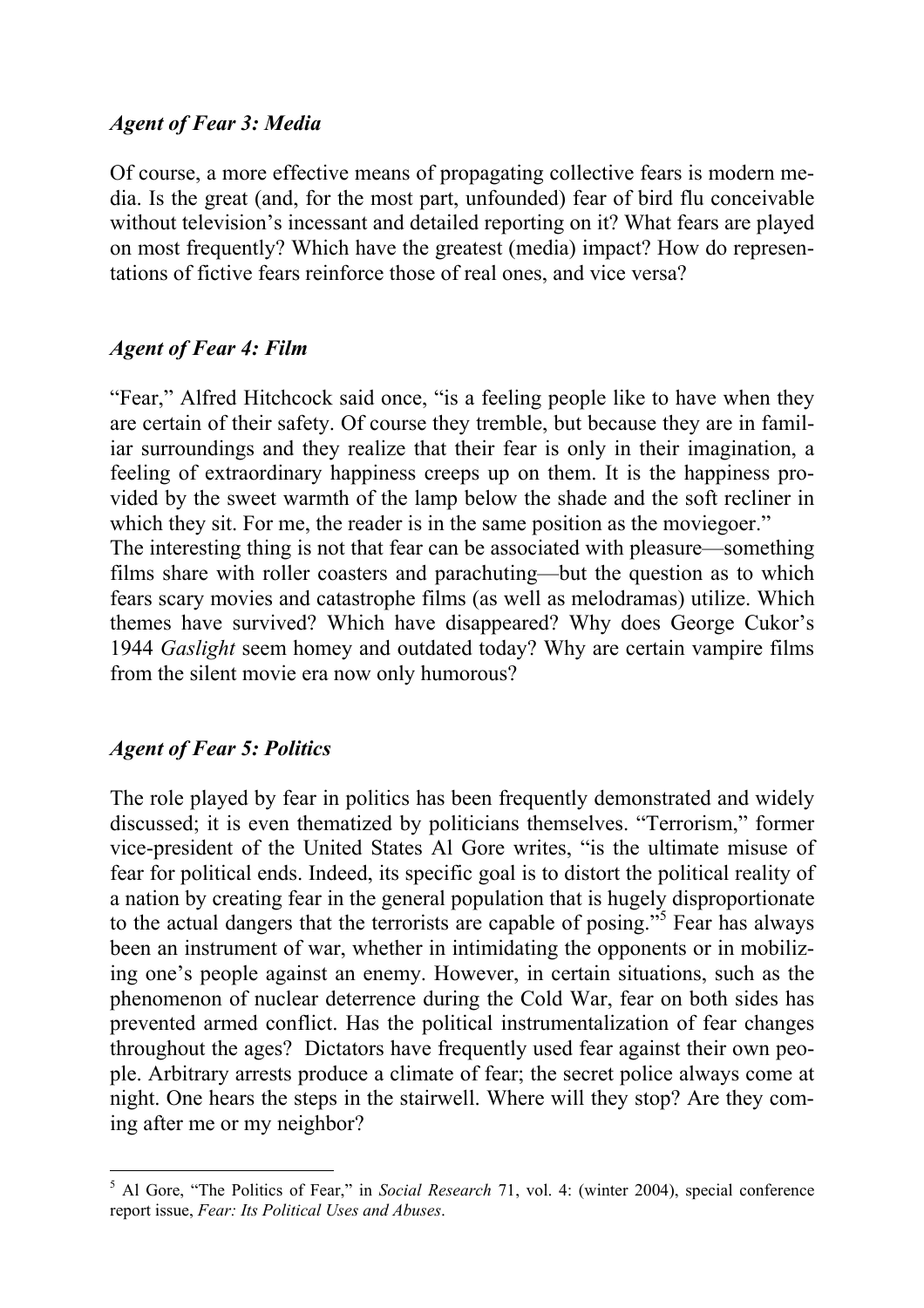#### **Speakers and Talks**

#### **JAN ASSMANN**

Professor Emeritus of Egyptology, Ruprecht Karls Universität Heidelberg

#### *Über das Phobische*

Professor Assmann will be speaking about the phobic.

*Jan Assmann* was appointed Professor of Egyptology at the Ruprecht Karls-Universität Heidelberg in 1976. He has been a fellow at the Institute for Advance Study in Berlin (1984/1985), a scholar at the J.P. Getty Center in Santa Monica (1994/1995), and a fellow at the Munich C. F. v. Siemens Foundation (1998/1999). He has taught in Paris (Collège de France, Ecole Pratique des Hautes Etudes, EHESS), Jerusalem (Hebrew University, Dormition Abbey), and the US (Yale University, Rice University). He is a recipient of the Max Planck Research Prize (1996) and the German Historian's Prize (1998) and holds an honorary doctorate of theology from the department of Evangelical Theology of the Westfälische Wilhelms-Universität Münster (1998). Some of his recent publications are *Moses der Ägypter* (1998); *Weisheit und Mysterium. Das Bild der Griechen von Ägypten* (2000); *Religion und kulturelles Gedächtnis* (2000); *Tod und Jenseits im Alten Ägypten* (2001); *Die Mosaische Unterscheidung oder der Preis des Monotheismus* (2003); *Die Zauberflöte. Oper und Mysterium* (2005); *M[onotheismus und die Sprache der Gewalt](http://www.amazon.de/Monotheismus-die-Sprache-Gewalt/dp/3854525168/sr=8-8/qid=1156859373/ref=sr_1_8/302-2000438-6904049?ie=UTF8&s=gateway)* (2006); and *Thomas Mann und Ägypten. Mythos und Monotheismus in den Josephsromanen* (2006) Recent English translations of his work include *Moses the Egyptian: The Memory of Egypt in Western Monotheism* (1998); *The Mind of Egypt: History and Meaning in the Time of the Pharaohs* (2003); *Death and Salvation in Ancient Egypt* (2005); and *Religion and Cultural Memory* (2006)

#### **BORWIN BANDELOW**

Professor of Psychiatry and Psychotherapy, Universität Göttingen

# *Krank vor Angst*

To listen to the media, humans are scarred of many things, from terrorists, wars, and catastrophes to strange diseases like bird flu and SARS. But concern about these real dangers is not what makes people literally *sick* of fear. Neither is it anxieties about unemployment or lack of savings, justified as they may be these days. Far more frequently, those whose apprehensiveness brings them to seek psychiatric care suffer from unrealistic fears: sidewalks, elevators, trains, criticism, undetected disease. All fear has a purpose, though. The rational kind protects our safety, as when fear of automobile accidents motivates us to wear seatbelts. Likewise, the irrational kind also plays an important role in our lives. The Danish philosopher Søren Kierkegaard wrote that fear "not only paralyzes; it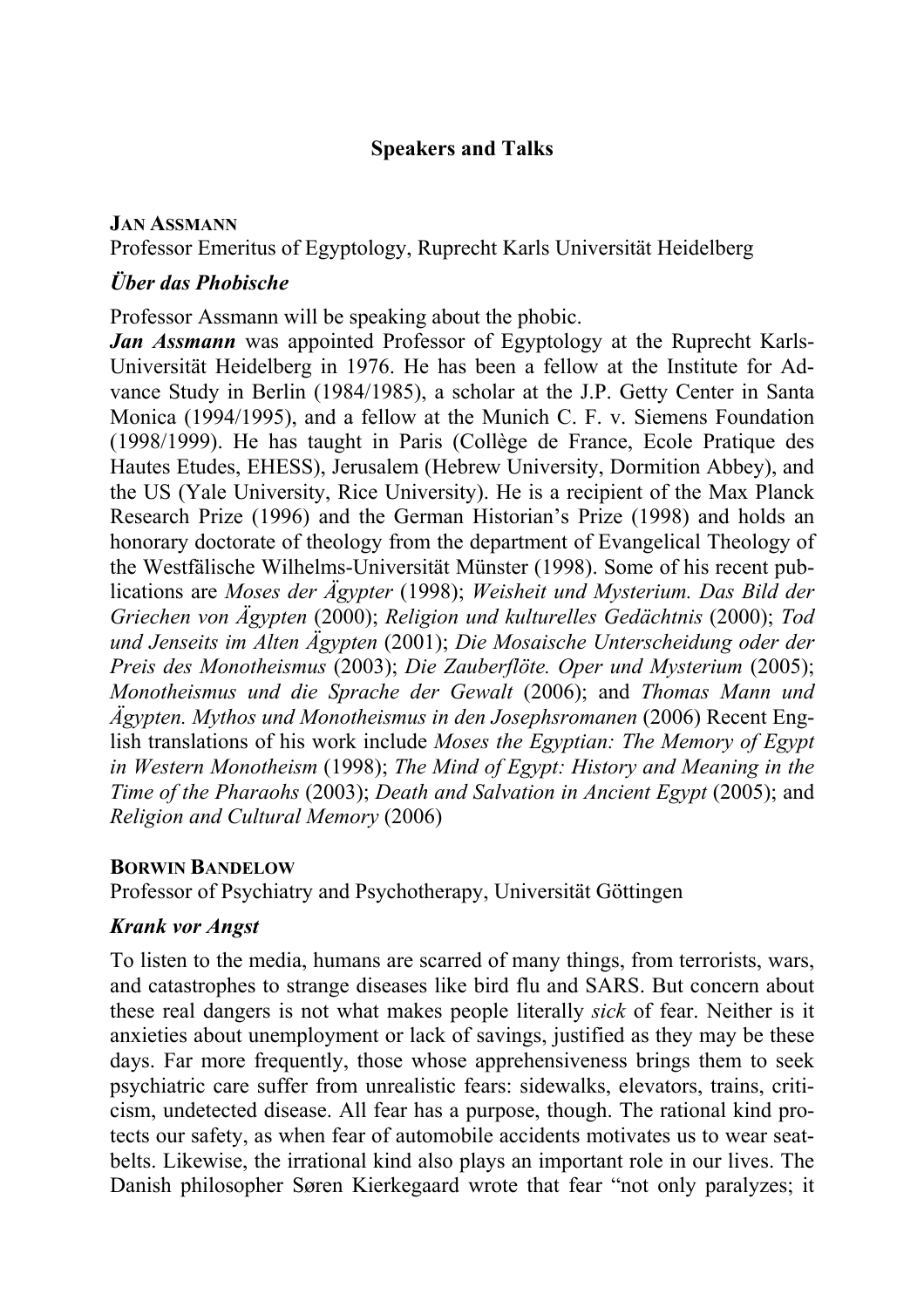also contains the unending possibility of our ability that serves as the motor of human development." Though it may sound paradoxical, the great human achievements in art, music, literature, and science all stem indirectly from fear.

*Borwin Bandelow* is a doctor of neurology, psychiatry, and psychotherapy and a practicing psychotherapist. He studied in Göttingen and Tübingen, earning his medical degree in 1978 and completing his habilitation in psychiatry and psychotherapy in 1996. Since 1995, he has directed the Polyclinic and the Anxiety Disorders Unit at the Universität Göttingen. In 2002, he was made chief physician and Professor of Psychiatry and Psychotherapy. Bandelow edits the *German Journal of Psychiatry* and is president of the Society for Anxiety Research. His many publications include *Panik und Agoraphobie. Diagnose, Ursachen, Behandlung* (2001); *Angst- und Panikerkrankungen* (2003); *Social Anxiety Disorder* (2004, coeditor); *Das Angstbuch. Woher Ängste kommen und wie man sie bekämpfen kann* (2004); and *Celebrities. Vom schwierigen Glück, berühmt zu sein* (2006).

#### **JOANNA BOURKE**

Professor of History at the School of History, Classics, and Archaeology, Birkbeck College, University of London

# *Fear in a Gendered World: Women and Violence in the Modern World*

Fear has been ranked as one of the most destructive emotions of the modern period. It is also highly gendered. Most famously, philosopher Susan Brownmiller noted in her influential polemic *Against Our Will* (1975) that early man's "discovery that his genitalia could serve as a weapon to generate fear must rank as one of the most important discoveries of prehistoric times, along with the use of fire and the first crude stone axe." This paper interrogates such rhetoric. Within historical time and geographic place, what uses have been made of fear as a disciplining force? While innumerable surveys have shown that female fear has constrained their lives, both levels of fear and responses to it differ significantly by race, class, generation, and political standpoint. The paper addresses the history of gendered fear as a way of reflecting upon the state of modernity.

*Joanna Bourke*'s work has ranged from the social and economic history of Ireland in the late nineteenth and early twentieth centuries, to social histories of the British working classes between 1860 and 1960, to cultural histories of military conflict between the Boer War and the Vietnam War, and, finally, to the history of emotions. She is currently writing a history of rapists in  $19<sup>th</sup>$  and 20-century societies. Some of her other works include *Husbandry to Housewifery: Women, Economic Change and Housework in Ireland, 1890-1914* (1993); *Working-Class Cultures in Britain, 1890-1960: Gender, Class and Ethnicity* (1994); *Dismembering the Male: Men's Bodies, Britain, and the Great War* (1996); *An Intimate History of Killing: Face-to-Face Killing in Twentieth Century Warfare* (1999); *The Second World War: A People's History* (2001); and *F[ear: A Cul](http://www.amazon.de/exec/obidos/ASIN/1844081567/sr=8-1/qid=1153474892/ref=sr_1_1/028-7235242-0437353?%5Fencoding=UTF8&s=gateway&v=glance)[tural History](http://www.amazon.de/exec/obidos/ASIN/1844081567/sr=8-1/qid=1153474892/ref=sr_1_1/028-7235242-0437353?%5Fencoding=UTF8&s=gateway&v=glance)* (2006).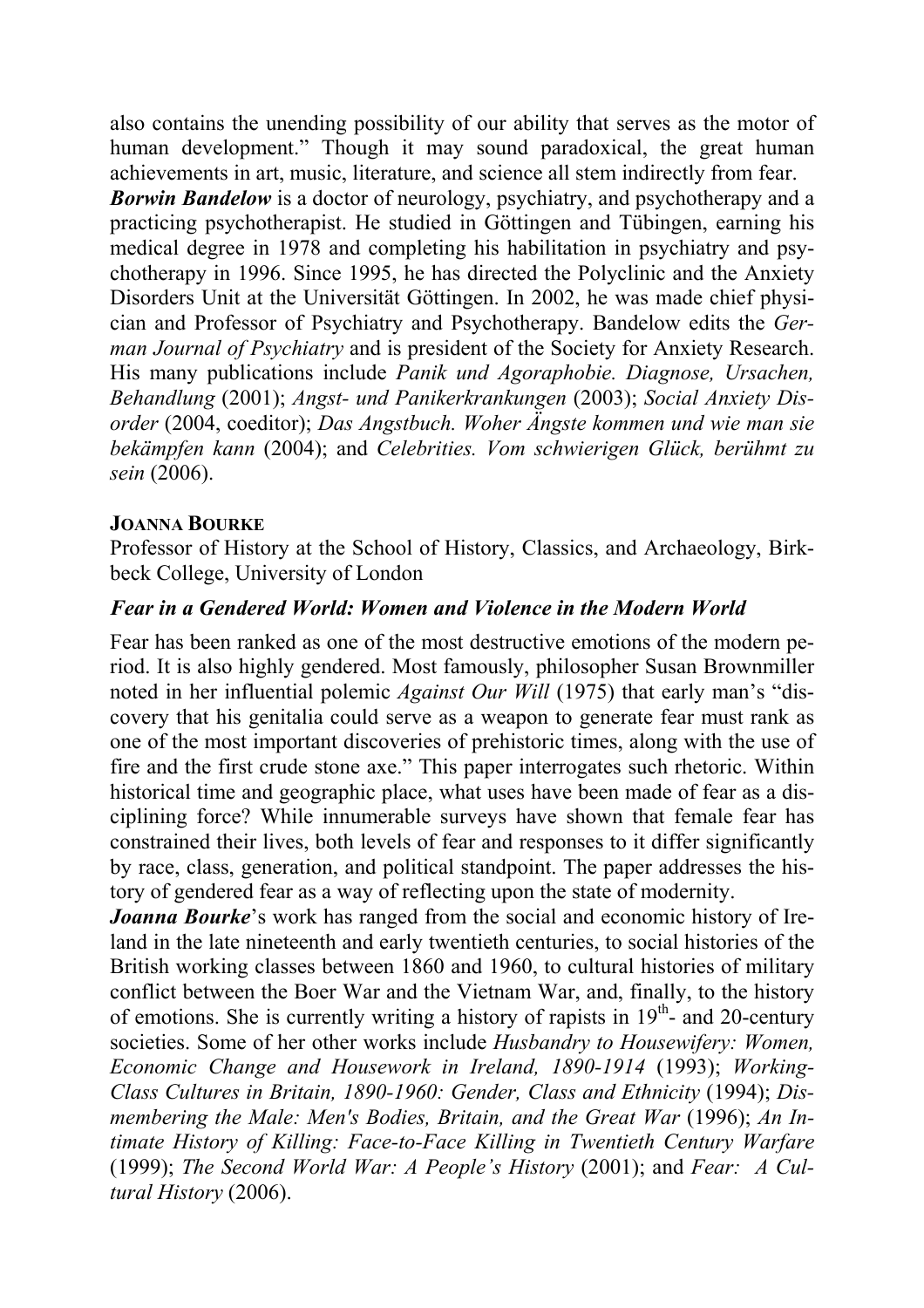#### *Program*

**Thursday, Feb 1, 2007** 

#### **Friday, Feb 2, 2007**

- 9:30 Rüdiger Zill: *Waves of Fear*
- 10:30 Heinz Dieter Kittsteiner: *Die Angst in der Geschichte*
- 11:30 *Coffeebreak*
- 12:00 Borwin Bandelow: *Krank vor Angst*
- *1:00 Lunch*
- 3:00 David Konstan: *Fear and Anxiety. The View from Ancient Greece*
- 4:00 Joachim Radkau: *Diffuse Angst und Sehnsucht nach Leidenschaft*
- 5:00 *Coffeebreak*
- 5:30 Elisabeth Bronfen: *Fears of the Night*

- 7:00: Martin Schaad: *Welcome*
- 7:15 Jan Assmann: *Über das Phobische*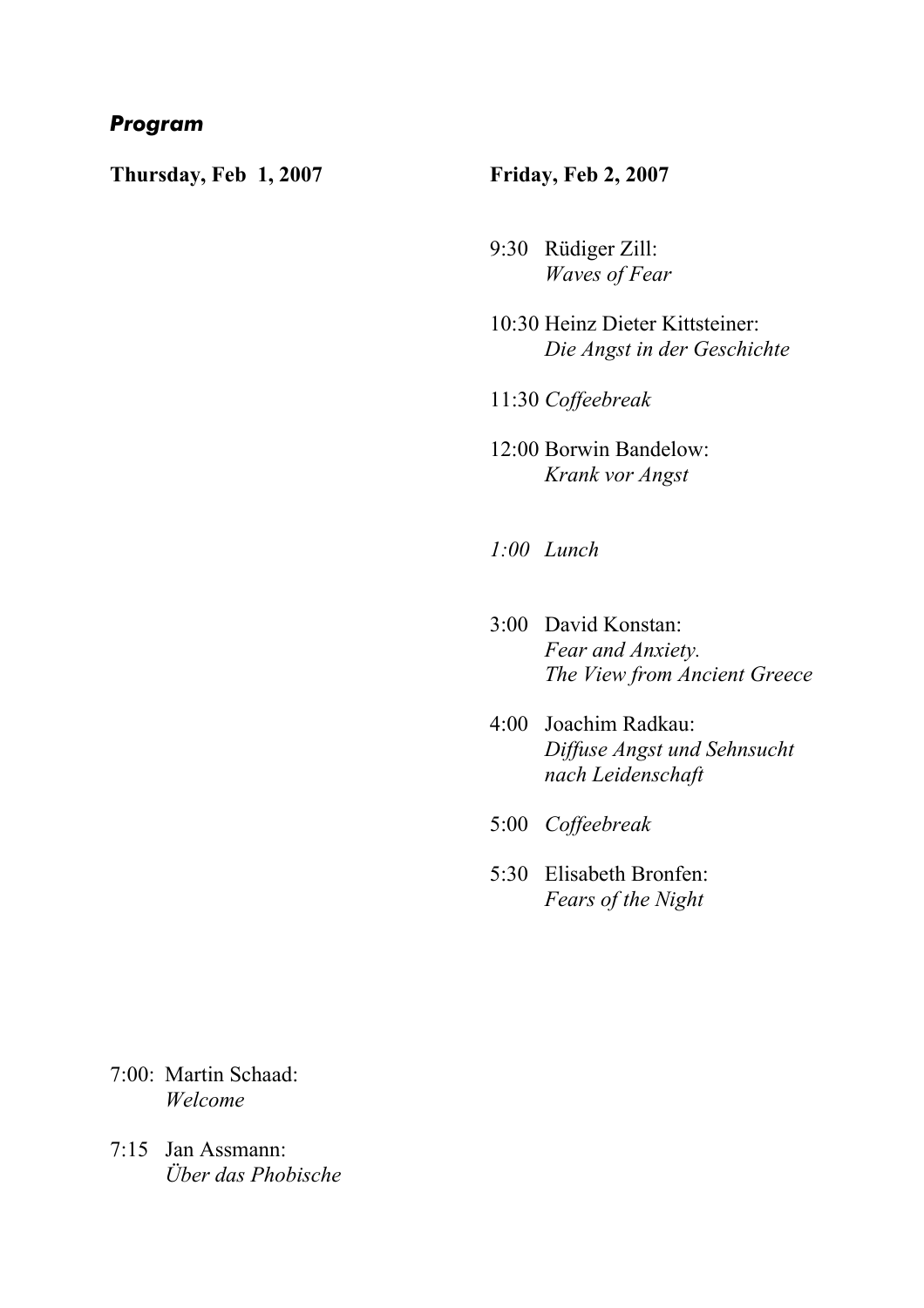#### **Saturday, Feb 3, 2007**

- 10:00 Joanna Bourke: *Fear in a Gendered World. Women and Violence in the Modern World*
- 11:00 Corey Robin: *The Language of Fear. National Security in the 20th Century*
- 12:00 *Coffeebreak*
- 12:30 Eva Horn: *WTC Paranoia. Politische Ängste nach 9/11*
- *1:30 Lunch*
- 3:00 Konstanty Gebert: *Too Much to Feel? On the Delayed Experience of Fear in Traumatic Situations*
- 4.00 Christa Ebert: *Poesie gegen die Angst. Die Dichtung von Anna Achmatova und Ossip Mandelstam in der Zeit des Terrors*
- 5:00 *Coffeebreak*
- 5.30 Eviatar Zerubavel: *Silence and Fear. The Social and Psychological Consequences of Co-Denial*

#### **All talks take place at the Einstein Forum, Potsdam**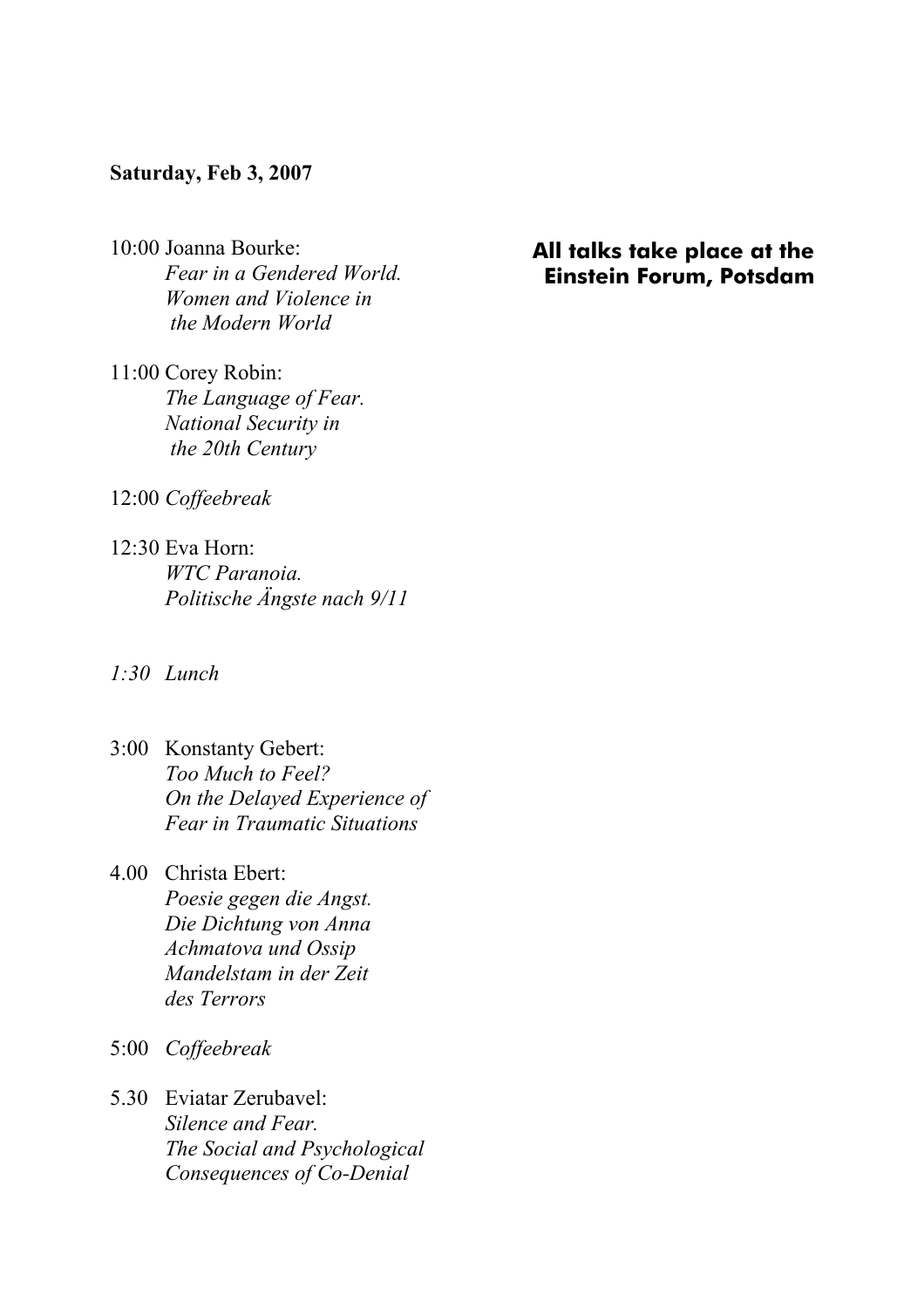#### **ELISABETH BRONFEN**

Professor of English and American Studies, Universität Zürich

#### *Fears of the Night*

Michael Powell's *Peeping Tom* is a good place to open a discussion on fear and the cinematic image, for the film's artist-murderer wants just that: to capture mortal fear with his camera's lens. His failure to do so is paradigmatic, as the analysis of three classic films, each from a different Hollywood genre, shows. The melodrama *Whatever Happened to Baby Jane*, the gothic thriller *The Shining*, and the conspiracy film *Conversation* all use camera movement to orchestrate a space of fear while utilizing the pathos-laden gestures of the actors to embody that space. Which camera cuts produce fear most effectively?

*Elisabeth Bronfen* studied German, English, and comparative literature at Radcliffe and Harvard, earning her PhD in 1986 with a thesis on Dorothy Richardson. She has been Professor of English and American Studies at Zurich University since 1993 and has guest lectured in Sheffield, Copenhagen, and New York (at Columbia). Currently, she is writing a cultural history of the night and an introduction to the work of Stanley Cavell. Recent publications in English include *Over Her Dead Body: Death, Femininity and the Aesthetic (1996); The Knotted Subject: Hysteria and its Discontents* (1998); and *Home in Hollywood: The Imaginary Geography of Cinema* (2004).

#### **CHRISTA EBERT**

Professor of Literature, Europa-Universität Viadrina, Frankfurt an der Oder

# *Poesie gegen die Angst. Die Dichtung von Anna Achmatova und Ossip Mandelstam im der Zeit des Terrors*

"In the room of the ostracized poet, fear and muse work in shifts."

This line, written by Anna Achmatova after visiting her friend, the poet Ossip Mandelstam, in Voronezh, in March 1936, describes life as a poet in a totalitarian regime. In a culture of political terror, where fear is both the "dominant emotion" (Hannah Arendt) and a taboo subject, writing becomes subject to its own set of laws. The very mention of fear and terror amounts to a transgression that warrants punishment for violation of the political order—a condition that the poetry of Mandelstam and Achmatova, written in the time of Stalinism, captures impressively. Both were shaped by Acmeism, a hermetic current of poetry from Russia's pre-revolutionary modern, similar to Le Parnasse. Though after the Revolution they opened their work, in the words of Mandelstam, to the "noise of the time," they resisted being co-opted by the political class. In the 1930s, the poets—accused of practicing an un-Russian aestheticism—began to characterize society's collective fear. They gave a name to the silent suffering of the people and corrected the official image of the Soviet Union according to which "man could breathe freer than anywhere else." But it was the Acmeist credo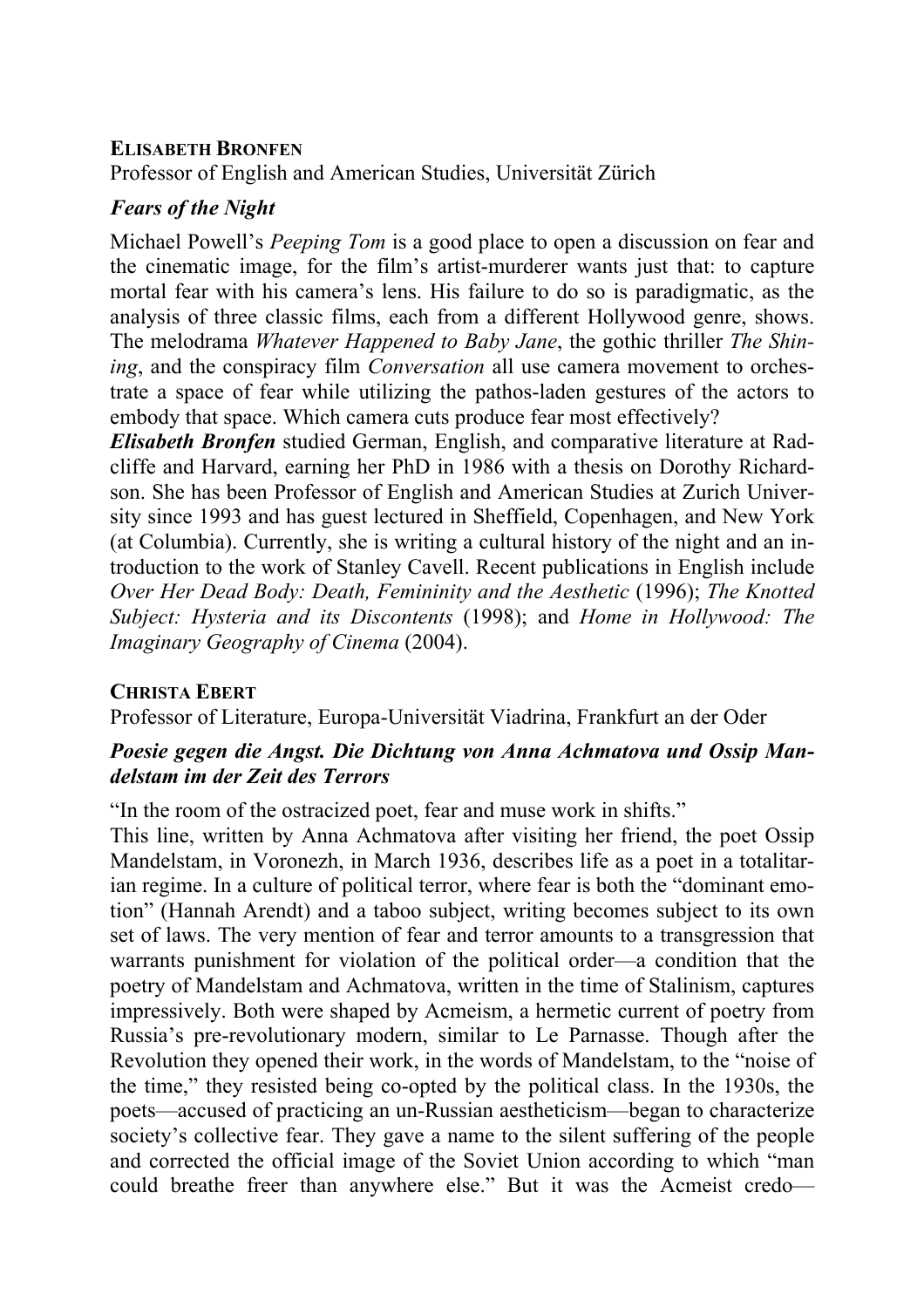"towards a cultural memory"—that enabled them to oppose political fear through the literary. Mandelstam's poem for Stalin (which led to his arrest) as well as his Voronezh poems and Achmatova's "Requiem" are to be considered.

*Christa Ebert* studied Slavic and Romantic languages in Berlin and Rostow am Don. She completed her habilitation in 1990, on Russian Symbolism, and then worked at the GDR's Academy of Sciences and the Forschungsschwerpunkt Literaturwissenschaft, Berlin. Since 1994 she has been Professor of Literature and East-European Literature at the Europa-Universität Viadrina in Frankfurt an der Oder. She has held research fellowships in Moscow, St. Petersburg, Prague, and New York. Some of her recent publications are *Sinaida Hippius, Seltsame Nähe. Ein Porträt* (2004); and *Die Seele hat kein Geschlecht. Studien zum Genderdiskurs in der russischen Kultur* (2004). She has also co-edited a number of volumes from the *Ost-West Diskurse* series.

# **KONSTANTY GEBERT**

# *Too Much to Feel? On the Delayed Experience of Fear in Traumatic Situations*

Drawing on his experience as a war correspondent, Konstanty Gebert will address the issue of coping with fear, and its implications for the psychological experience of the individual. The speaker will look at non-recognition of threat, displacement of its perceived source, and temporal delay as methods of coping with fear. He will then propose some tentative conclusions about the impact of these mechanisms on reality perception.

*Konstanty Gebert* is the founder and editor-in-chief of the monthly magazine *Midrasz*, to which he also regularly contributes. He was a war correspondent in Yugoslavia during its Civil War, served as advisor to Tadeusz Mazowiecki in 1993 and 1994, and was a rapporteur for the United Nations Human Rights Commission. His work has appeared in *Survey* (London), *La Nouvelle Alternative* (Paris), *MicroMega* (Rom), *Respect* (Prag), *Beselo* (Budapest), *Svijet* (Sarajevo), *Maariv* (Tel Aviv), *The Guardian* (London), *The New Republic* (New York), and *The Los Angeles Times*.

#### **EVA HORN**

Professor of Modern German Literature, Universität Basel

# *WTC Paranoia. Politische Ängste nach 9/11*

Even if most conspiracy theories to emerge in the wake of the 9/11 attacks have been put to rest, a new manifestation of what Richard Hofstadter once described as the "paranoid style" continues to shape the political imagination of today. At the center of this paranoia is the idea of a globally-connected and globallyoperating enemy. Which fears and ensnarements of our globalized society does the new paranoid style give voice to?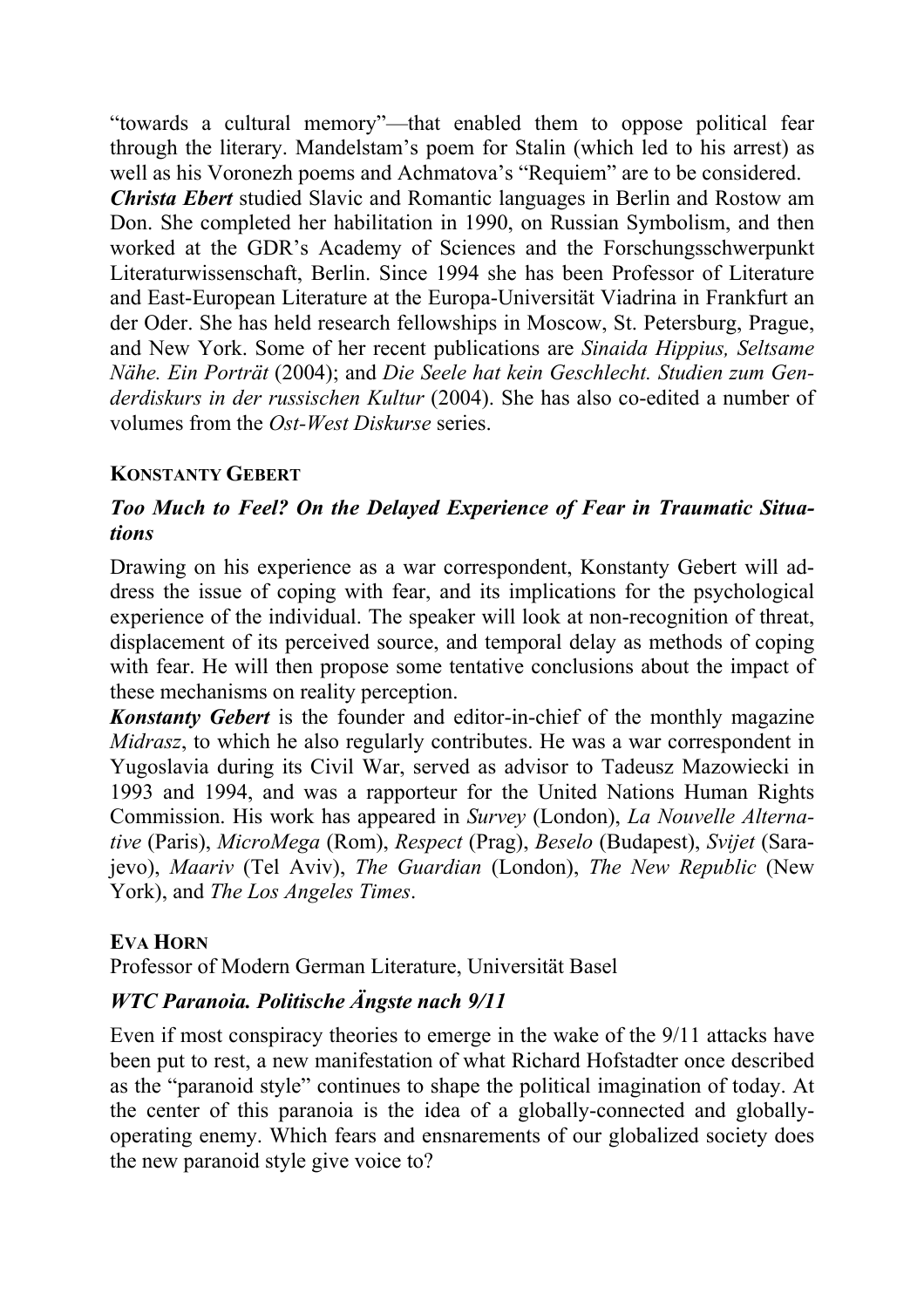*Eva Horn* has been Professor of Modern German Literature at the Universität Basel since 2005. Before that, she was an assistant professor in the department of cultural studies at the Europa-Universität Viadrina in Frankfurt an der Oder. Her research interests include, among others, the anthropology of war and the history of the subversive. From 2001 to 2006 she was a junior member of the Berlin-Brandenburgische Akademie der Wissenschaften. She is the author of *Trauer schreiben. Die Toten im Text der Goethezeit* (1998). She co-edited the volumes *Grenzverletzer. Von Schmugglern, Spionen und anderen subversiven Gestalten* (2002), *Anthropologie der Arbeit* (2002) and *Literatur als Philosophie – Philosophie als Literatur* (2006). Her newest work, *Der geheime Krieg. Verrat, Spionage und moderne Fiktion*, will be published later this year.

# **HEINZ DIETER KITTSTEINER**

Professor of Modern European History, Europa-Universität Viadrina, Frankfurt an der Oder

# *Die Angst in der Geschichte*

By increasing their control over nature, humans not only lost their fear of once unmasterable forces; they also lost the forms in which that fear was given concrete expression. What is more: despite humanity's progress, the process of civilization has taken place within historical structures that cannot themselves be mastered. So fear remains with us. Not the fear that Freud called *Realangst* anxieties produced by concrete external factors—but a traumatic fear that presents no basis for human action. The classical philosophers of history coined terms such as "the invisible hand" and "natural intention" to describe the instances supposed to act for us instead, though by the mid-nineteenth century even these conceptions had reached a state of crisis. Fear in history is fear of a history that has become unmanageable. The main alternative technique developed to cope with our fears is repersonalization, by which diffuse fears are transformed into concrete ones, which because they can be confronted can also be overcome. The repersonalization of anonymous structures occurs mostly in the form of strikingly condensed images: synergistic allegories and heroic figures believed to be at work underneath the historical surface. In the political posters and billboards of the early  $20<sup>th</sup>$  century, these condensed images appeared as the Proletariat, the Soldier, the Capitalist, and the Jew.

*Heinz Dieter Kittsteiner* has been Professor of Modern European History at the Europa-Universität Viadrina since 1993. Previously, he held the Friedrich-Schiller Chair of History at the Universität Jena (1993), was a fellow at the Institute of Cultural Studies in Essen (1991-93), and an assistant in the history department at the Universität Bielefeld (1983-85) and in the philosophy department at the Freien Universität Berlin (1980-83). His research areas include the philosophy of history, the history of ideas, and modernity. He is the author of *Naturabsicht und Unsichtbare Hand. Zur Kritik des geschichtsphilosophischen Denkens* (1980); *Gewissen und Geschichte. Studien zur Entstehung des moral-*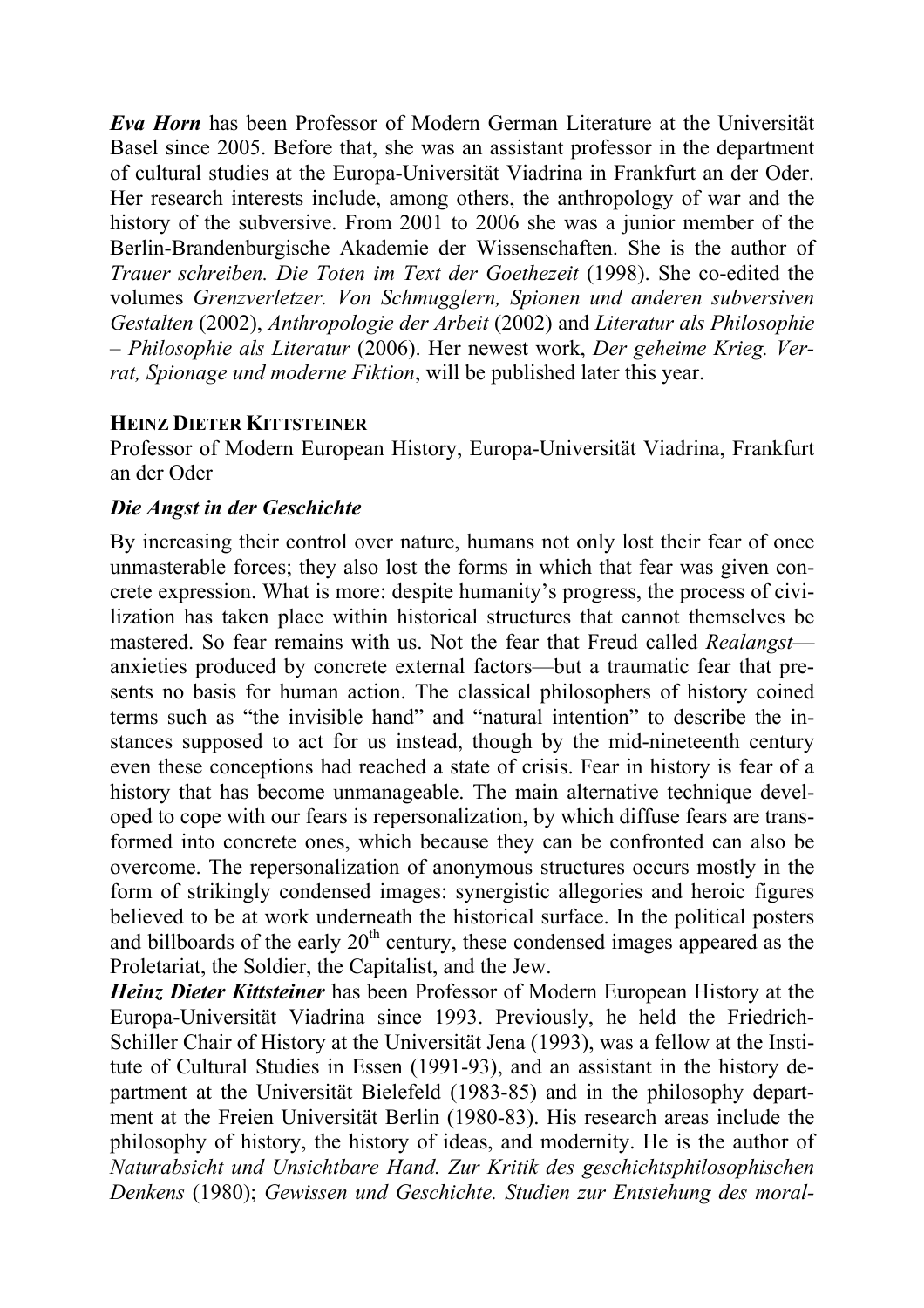*ischen Bewußtseins* (1990); *Die Entstehung des modernen Gewissens* (1991); *Listen der Vernunft. Motive geschichtsphilosophischen Denkens* (1998); *Out of Control. Über die Unverfügbarkeit des historischen Prozesses* (2004); *Mit Marx für Heidegger. Mit Heidegger für Marx* (2004); and *Wir werden gelebt. Formprobleme der Moderne* (2006).

#### **DAVID KONSTAN**

Professor of Classics, Brown University, Providence Rhode Island

#### *Fear and Anxiety: The View from Ancient Greece*

The ancient Greeks' conception of fear, and of the emotions generally, does not correspond precisely to modern accounts. For Aristotle, fear, like all emotions, is cognitive and intentional. As such, it depends on rational judgments of what constitutes a danger (hence non-rational animals and immature human beings cannot experience fear) and that the judgment is an inseparable constituent of the emotion (hence one cannot speak of a mere "feeling" of fear). This view, while powerful, renders the idea of anxiety problematic to the extent that anxiety is free-floating and has no apparent object. In the generation after Aristotle, Epicurus maintained that an irrational fear of death continually haunts the majority of mankind (it is irrational because death cannot harm us and hence it is not a danger). Though Epicurus retains a cognitive interpretation of fear, Konstan suggest that this irrational fear approximates the modern sense of anxiety.

*David Konstan* first taught classics at Wesleyan University, where he was also the director of its Humanities Program. He became Professor of Classics and Comparative Literature at Brown University in 1987. Since 1992, he has been the John Rowe Workman Distinguished Professor of Classics and the Humanistic Tradition. Professor Konstan also teaches in the Graduate Faculty of Theatre, Speech, and Dance. His works include *Roman Comedy* (1983); *Sexual Symmetry: Love in the Ancient Novel and Related Genres* (1994); *Greek Comedy and Ideology* (1995); *Friendship in the Classical World* (1997); *Pity Transformed* (2001); and *The Emotions of the Ancient Greeks: Studies in Aristotle and Classical Literature* (2006).

#### **JOACHIM RADKAU**

Professor of Modern History, Universität Bielefeld

#### *Diffuse Angst und Sehnsucht nach Leidenschaft*

In 1900 Carl Hilty, the Swiss legal expert whose self-help guides used to lay on the nightstand of Konrad Adenauer, poked fun at his northern neighbors by casting doubt on the line from Bismarck that "We Germans fear God but nothing else in the world." In reality, Hilty thought, the Germans didn't fear God much, but they were anxious about everything else. The pathological symptom of the so-called nervous age, one self-diagnosed *en masse* starting in the 1880s, was the decline of old concrete fears and the rise of new diffuse ones. This diagnosis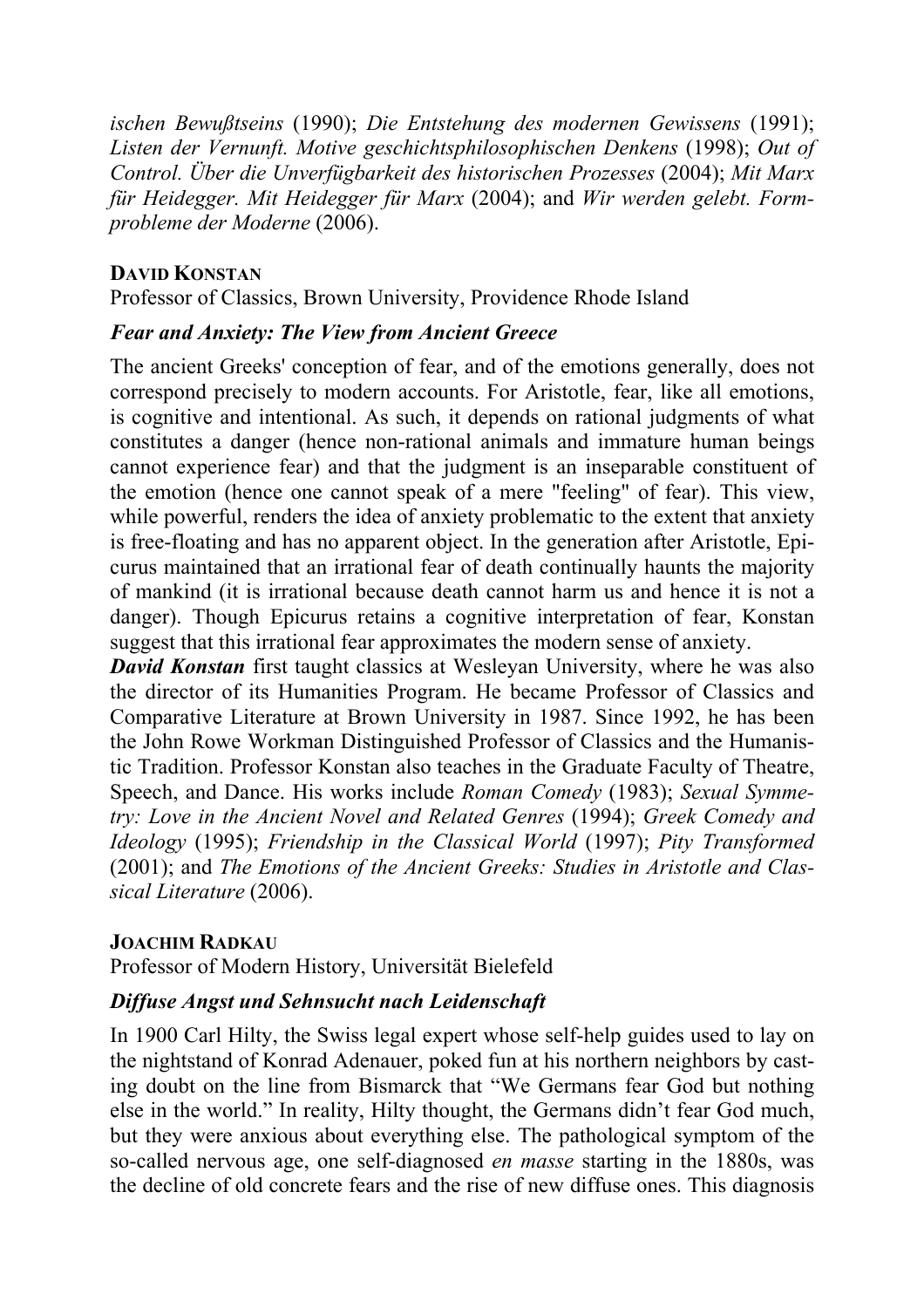led increasingly to a positive revaluation of the passions, a revaluation that had been in the making in Germany since *Sturm und Drang*. For over two thousand years, surmounting the passions was considered the path to wisdom. Now passion itself was supposed to save us from those diffuse fears and desires, whose symptoms were called "neurasthenia" at the time. Max Weber, well known for his nervous constitution, thought passion was the origin of true science.

*Joachim Radkau* has been Professor of Modern History at the Universität Bielefeld since 1980. Previously, he taught at the Pädagogischen Hochschule Westfalen-Lippe. Professor Radkau has written on a wide range of topics. His research interests include German emigration to the USA in 1933, the nuclear industry, the history of technology in Germany and its effects on ecology, the history of anxiety, and Max Weber. He is the author of *Technik in Deutschland. Vom 18. Jahrhundert bis zur Gegenwart* (1989); *Das Zeitalter der Nervosität. Deutschland zwischen Bismarck und Hitler* (1998); *Natur und Macht. Eine Weltgeschichte der Umwelt* (2000); *Mensch und Natur in der Geschichte* (2002); and *Max Weber – Die Leidenschaft des Denkens* (2005).

#### **COREY ROBIN**

Professor of Political Science, Brooklyn College, City University of New York

# *Language of Fear: National Security in the 20th Century*

While most analysts of political fear focus on ideologies like Marxism or fascism, few have attended to the significance of national security as a purveyor and signifier of fear. But in the modern era, there is no more influential or potent public language of fear than that of national security. An examination of key modern political theorists and selected events in American history shows how national security packages and domesticates the use of fear in political life. Security itself is a potent language of fear—one that is particularly appealing to political elites—because it offers the single-most effective vocabulary, at once neutral and universal, for pursuing and justifying partisan political projects.

*Corey Robin* is Professor of Political Science at Brooklyn College and at the Graduate Center of the City University of New York. His book *Fear*: *The History of a Political Idea* (2006) received the Best First Book in Political Theory Award from the American Political Science Association. He also writes for, among other publications, *American Political Science Review*, *The New York Times*, and *The London Review of Books*.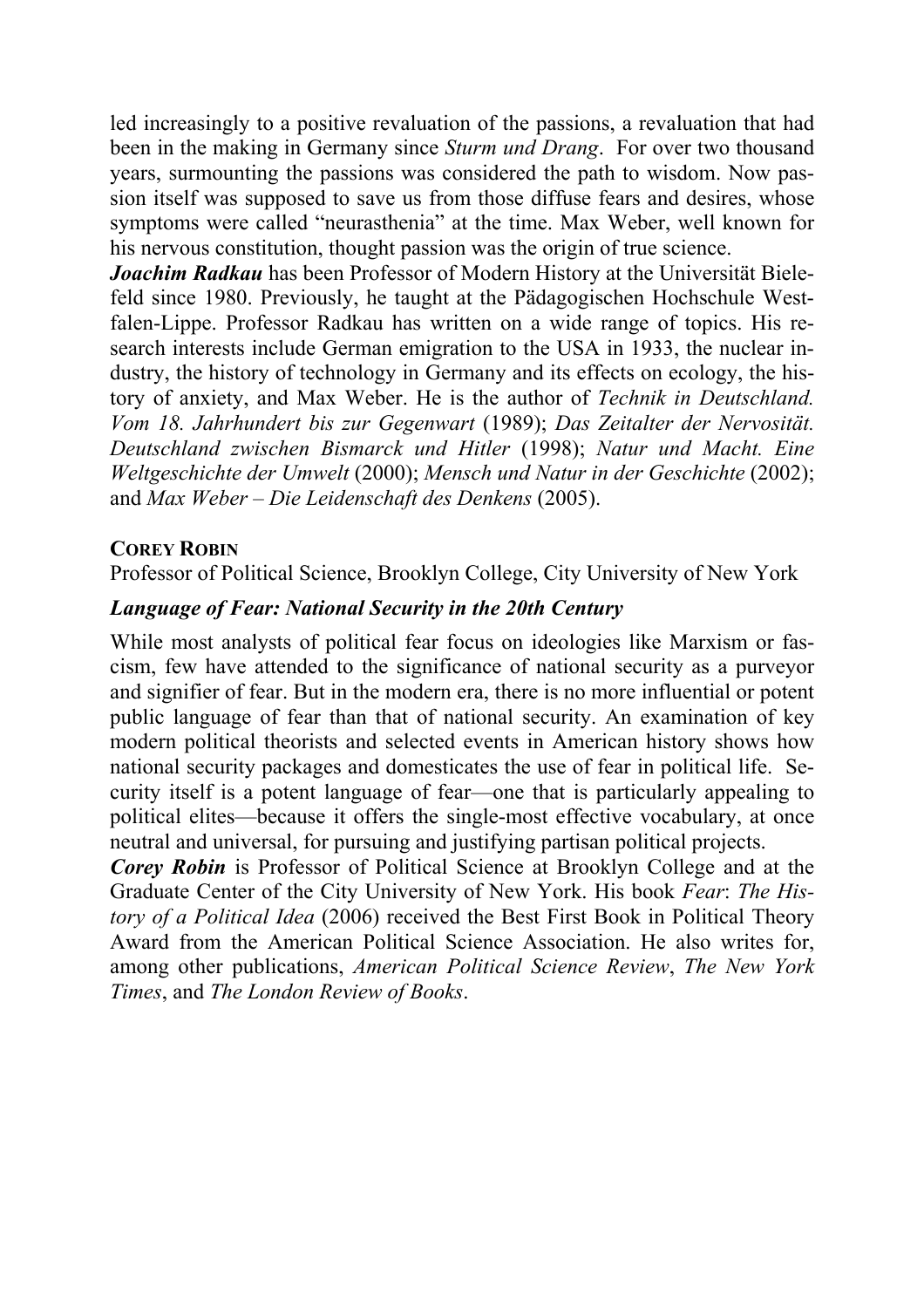#### **EVIATAR ZERUBAVEL**

Professor of Sociology, Rutgers University, New Jersey

# *Silence and Fear: The Social and Psychological Consequences of Co-Denial*

When facing frightening situations, people may resort to denial, and frightening information often becomes undiscussable as a result. Indeed, fear is a major source of silence, as in situations where a group of people tacitly agrees to ignore something of which they are all personally aware. Such situations, commonly known as "conspiracies of silence," involve the sociological phenomenon of co-denial—perfectly captured in the famous image of the three monkeys who see no evil, hear no evil, and speak no evil. Yet fear is not only a major source, but also a major product, of conspiracies of silence. When no one else around us acknowledges the presence of the proverbial elephant in the room it only seems more frightening. To overcome fear, we must therefore discuss the undiscussables that help produce it in the first place.

*Eviatar Zerubavel* has been Professor of Sociology at Rutgers since 1988. From 1992 to 2001 he served as the director of the Rutgers sociology graduate program. In 2000-01 he served as Chair of the Culture Section of the American Sociological Association. In 2003 he was awarded a Guggenheim Fellowship. He teaches graduate courses in cognitive sociology, time and memory, and sociological theory. His has held teaching appointments at the University of Pittsburgh, Columbia University, Queens College, and the State University of New York at Stony Brook. His publications include *Patterns of Time in Hospital Life: A Sociological Perspective* (1979); *Hidden Rhythms: Schedules and Calendars in Social Life* (1981); *The Seven-Day Circle: The History and Meaning of the Week* (1985); *The Fine Line: Making Distinctions in Everyday Life* (1991); *Terra Cognita: The Mental Discovery of America* (1992); *Social Mindscapes: An Invitation to Cognitive Sociology* (1997); *The Clockwork Muse: A Practical Guide to Writing Theses, Dissertations, and Books* (1999); *Time Maps: Collective Memory and the Social Shape of the Past* (2003); and *The Elephant in the Room: Silence and Denial in Everyday Life* (2006).

#### **RÜDIGER ZILL**

Einstein Forum, Potsdam

#### *Waves of Fear*

How can we speak of the history of an emotion? Before one can examine the complex history of fear, one must first consider its boundaries, how it changes in connection with other emotions. Only then can we understand what it could mean to call a period of time "an age of fear." Is it true that our fears diminish as we gain more control over nature? Or does the decline of external fears only lead to an increase of the internal ones? Perhaps, in place of linear developments, it is better to speak of cultures of fear—times when fear is more culti-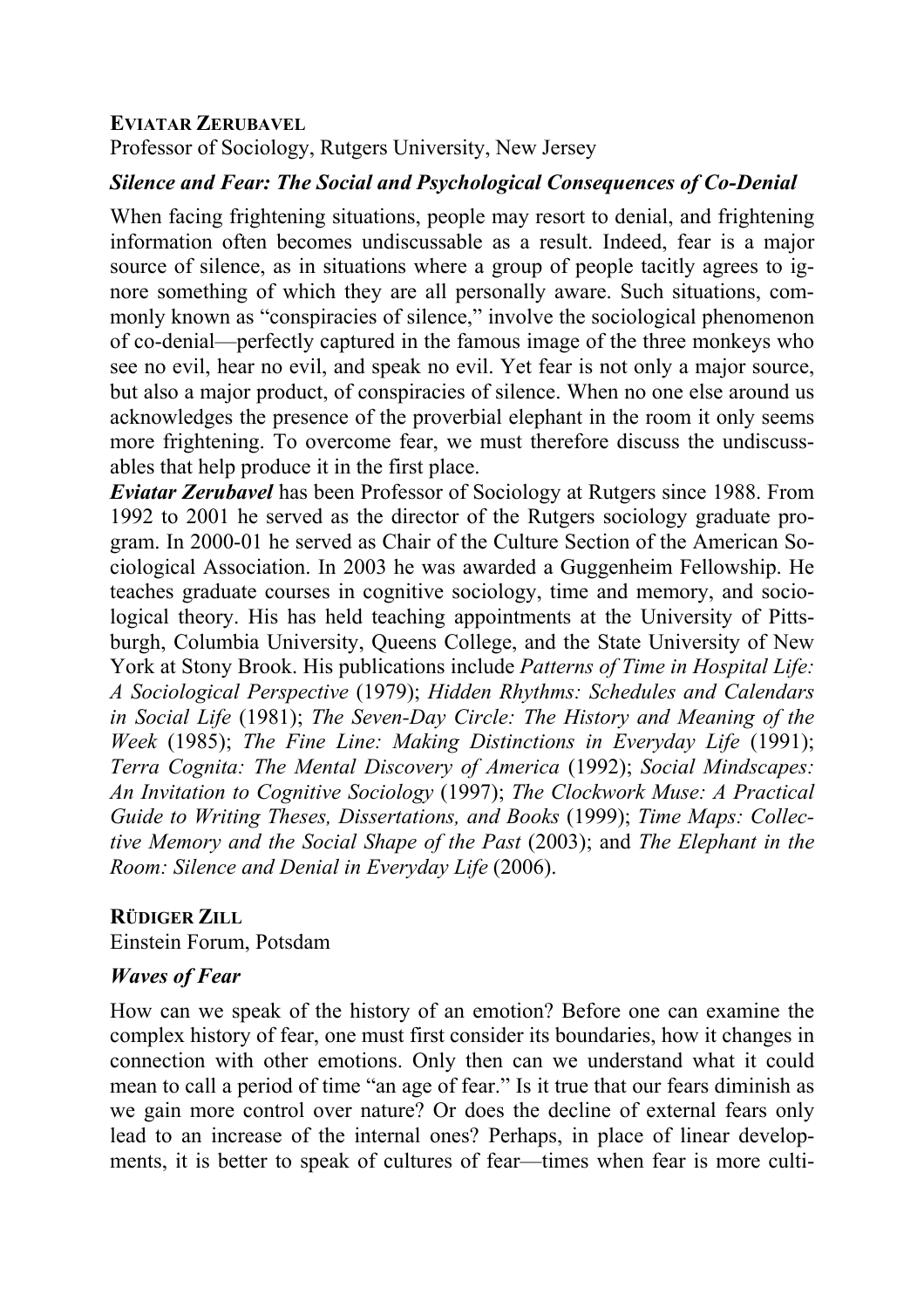vated—and times when it is more overlooked. Public discourse in Germany after the Second World War merits further consideration in this regard.

*Rüdiger Zill* has been on the Einstein Forum's academic staff since 1997. He has worked for many years as a freelance writer for radio and newspapers. After completing his dissertation in 1994 on the function of models and metaphors in philosophical theories of the emotions, he worked as an assistant in the philosophy department at the Technische Universität in Dresden. He has edited the volumes *Gestalten des Mitgefühls* (2006) and *Ganz Anders? Philosophie zwischen akademischem Jargon und Alltagssprache* (2006) and co-edited *Hinter den Spiegeln. Zur Philosophie Richard Rortys* (2001). He is also the co-editor of the edition suhrkamp series *Erbschaft unserer Zeit*.

#### **KALEIDOSKOP DER ANGST**

12 video clips by Peter Schnappauf, Berlin

Accompanying the conference will be a series of short video clips portraying typical fear scenarios. They show both the paradigmatic scenes of fear and some reactions to them. One clip will be shown at the beginning of each lecture (though it may not thematically relate).

Special thanks to Anne Clara Schenderlein ("Woman in the park") and to Berliner Unterwelten e.V. (scenes from the Berlin bunker, subway station "Gesundbrunnen") http://www.berliner-unterwelten.de/